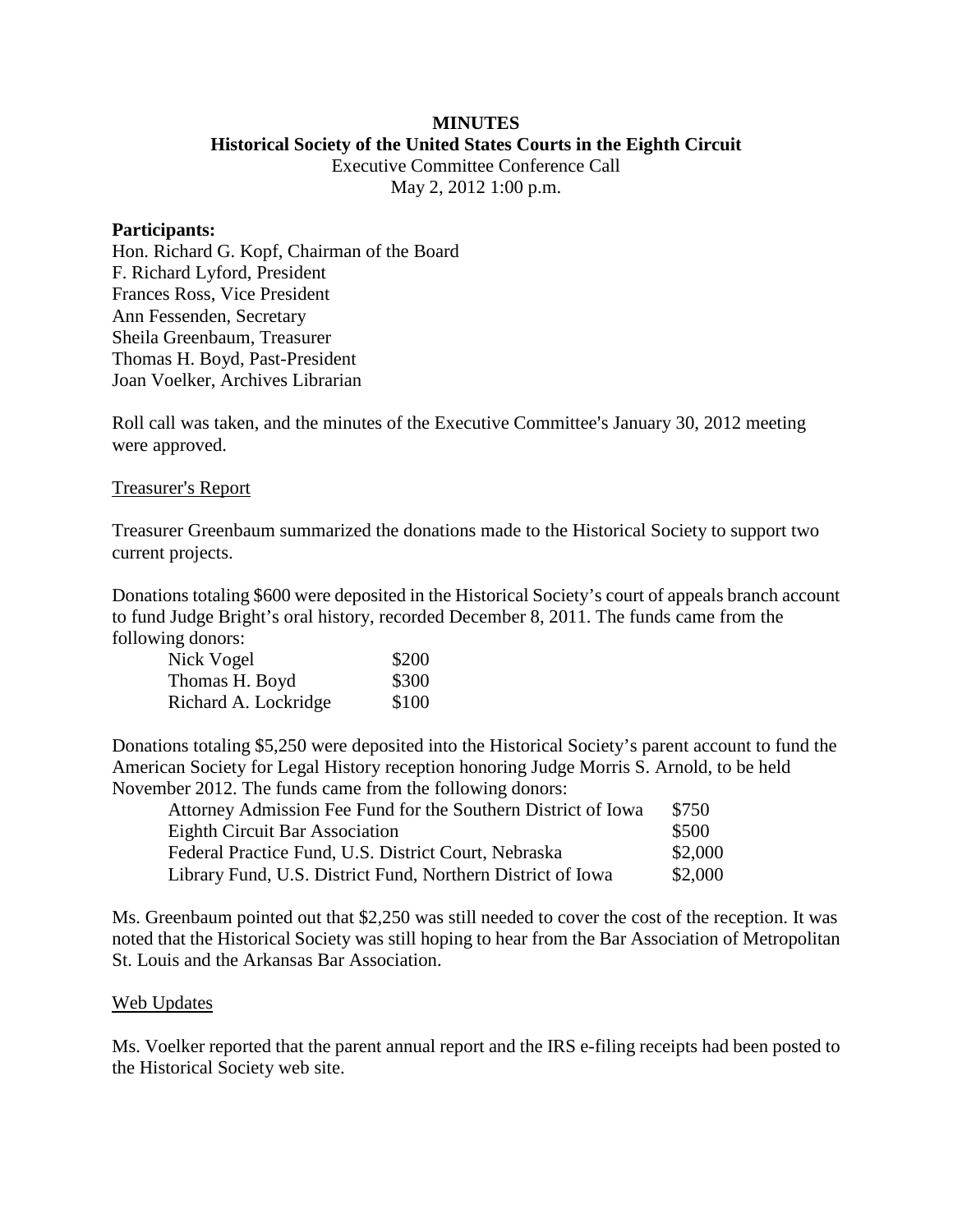### 2012 Judicial Conference, Aug. 8-10 in Kansas City, Marriott Downtown Hotel

The discussion began with Tom Boyd, who recounted the story of Minnesota District Judge Gunnar Nordbye's Eighth Circuit Judicial Conference tradition. He said that Judge Nordbye [who served on the court 1932-1977] would gather attendees on the roof of the conference hotel at the break of dawn to salute the opening of the conference with a shot of whiskey. He noted that Judge Lay, who joined the Eighth Circuit later, also partook of the tradition, but substituted orange juice for whiskey. Mr. Boyd then proposed that the Historical Society resurrect this tradition. The executive committee thought this was a grand idea. It was agreed that the Historical Society meeting would begin with a salute to the conference, accompanied by a shot of the beverage of individual choice.

## a) Breakfast Board meeting (Thurs., Aug. 9, 7:00 a.m.)

In discussing menu selections for the breakfast board meeting, Secretary Fessenden told the committee that she had learned that the Circuit Executive's Office would be providing a substantial continental breakfast buffet the day of the meeting to all conference attendees. She said she had contacted them to see whether it would be feasible to utilize the buffet for the Historical Society attendees rather than purchasing a separate breakfast. The Circuit Executive's Office indicated this would be possible, though some adjustments might be needed in the timing of the buffet and Historical Society meeting. Ms. Fessenden summarized options. After some discussion, the executive committee decided that the board would meet at its regularly scheduled meeting time of 7:00-8:00 a.m., be served beverages, and be invited to partake in the continental breakfast buffet following the meeting. Ms. Fessenden said she would look into costs for providing beverages for the Historical Society board meeting.

It was noted that an agenda must be sent out to the board 30 days prior to the meeting.

### b) Election of officers for 2012-2014

There was a suggestion to nominate the current officers for reelection and a suggestion to open the offices up to those outside the current circle, in order to insure that the process is perceived as fair. In discussing how to carry this out, the executive committee decided to notify board members and other interested parties that the offices were up for reelection by posting an announcement on the Historical Society's public web site and by including the announcement in the notice of the board meeting that is emailed to board members. In this way, board members may nominate persons before or at the board meeting. It was agreed that Ms. Voelker would draft information for posting on the web site and for inclusion in the board meeting notice.

c) Display area - Bright display, Bright and Eisele dvds

Discussion turned to the display area at the Judicial Conference. Ms. Fessenden told the executive committee that requests had been made to have a display on Judge Bright and to show two looping DVDs—Judge Bright's December 2011 oral history and Judge Eisele's recent documentary conveying his life and career. She said the library would take care of providing the display and the looping DVDs and would work with the Circuit Executive's Office to arrange the equipment and space needs.